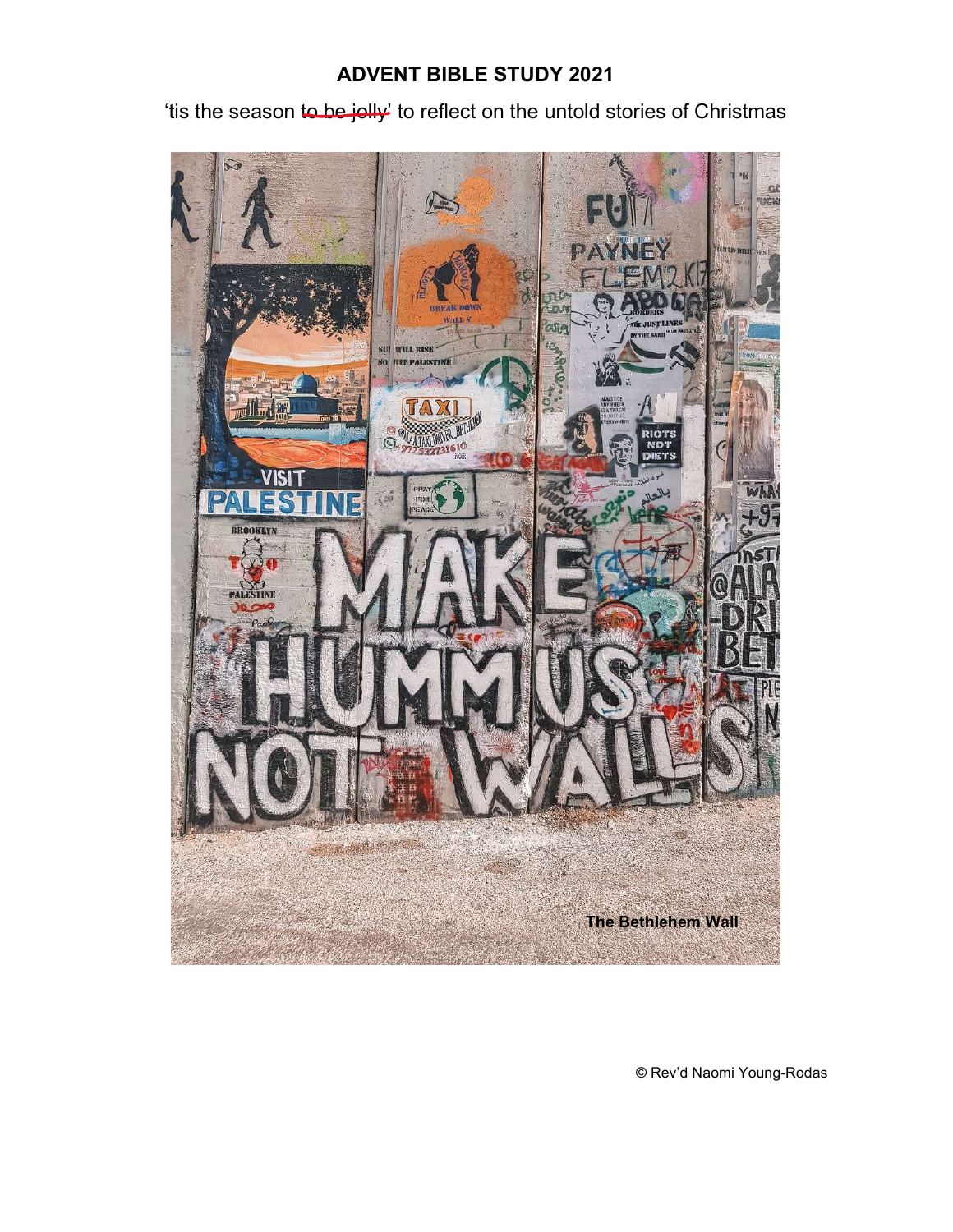## INTRODUCTION:

I love Christmas! But I dislike the materialism and greed that surrounds the festival and especially this year and last headlines that 'Christmas is cancelled' due to lockdowns or food shortages. As Christians we know that Christmas cannot be cancelled because it is not about the gifts and the food, it is about our God being born as a vulnerable baby – the Incarnation.

While hopefully we do better than the wider society in praying for the homeless and refugees, making special charity collections, giving to foodbanks and maybe as individuals buying charity gifts, our worship during Advent and Christmas tends to bypass some of the less comfortable messages in the Christmas story. We amalgamate the gospel readings to create a nativity scene where shepherds and Wise Men stand side by side (they did not come at the same time, in fact it wasn't until around two years after the birth of Jesus that the Magi arrived, and we don't know how many there were, only that there were three gifts). We have carol services with little content except sweet songs with inaccurate lyrics. We have Christmas morning services where children bring one of their gifts and talk about the presents they have received or hope to receive. There is nothing wrong with any of that, as long as we don't forget what really happened – there was arduous, forced travel, there was a birth which however the gospel sanitises it would have been painful and not without danger, there was a massacre of innocent children, and all against the backdrop of an oppressive empire. The fact that I could not find a Bible Study that focussed on these issues speaks volumes in itself. However, I found inspiration, and quote from:

Journey to the Manger by Paula Gooder, Canterbury Press, 2015 Walking Backwards to Christmas by Stephen Cottrell, SPCK, 2014

Paula Gooder says, "Christmas can raise for us serious problems about the nature of this engagement [imaginative engagement including the mixing of stories from Luke and Matthew]. For those of us who know the biblical stories, one of the greatest barriers to deep theological reflection is overfamiliarity. When we know the stories too well, it is very difficult to read them with fresh eyes. When the narratives become too much a part of our inner world, we come to them encumbered by half-remembered reflections of years gone by, years of interpretation through nativity plays and crib services…so that it becomes almost impossible to read them as they are for what they might have to say to us."

My hope with this Bible Study, is that it opens up conversations about the real message of Christmas and how it relates to the many pressing concerns of the  $21<sup>st</sup>$  century.

Week 1: Luke 2:1-5 The Census Week 2: Luke 2:6-7 No room at the inn? Week 3: Luke 2:8-20 The Shepherds Week 4: Matt 2:13-18 Fleeing to Egypt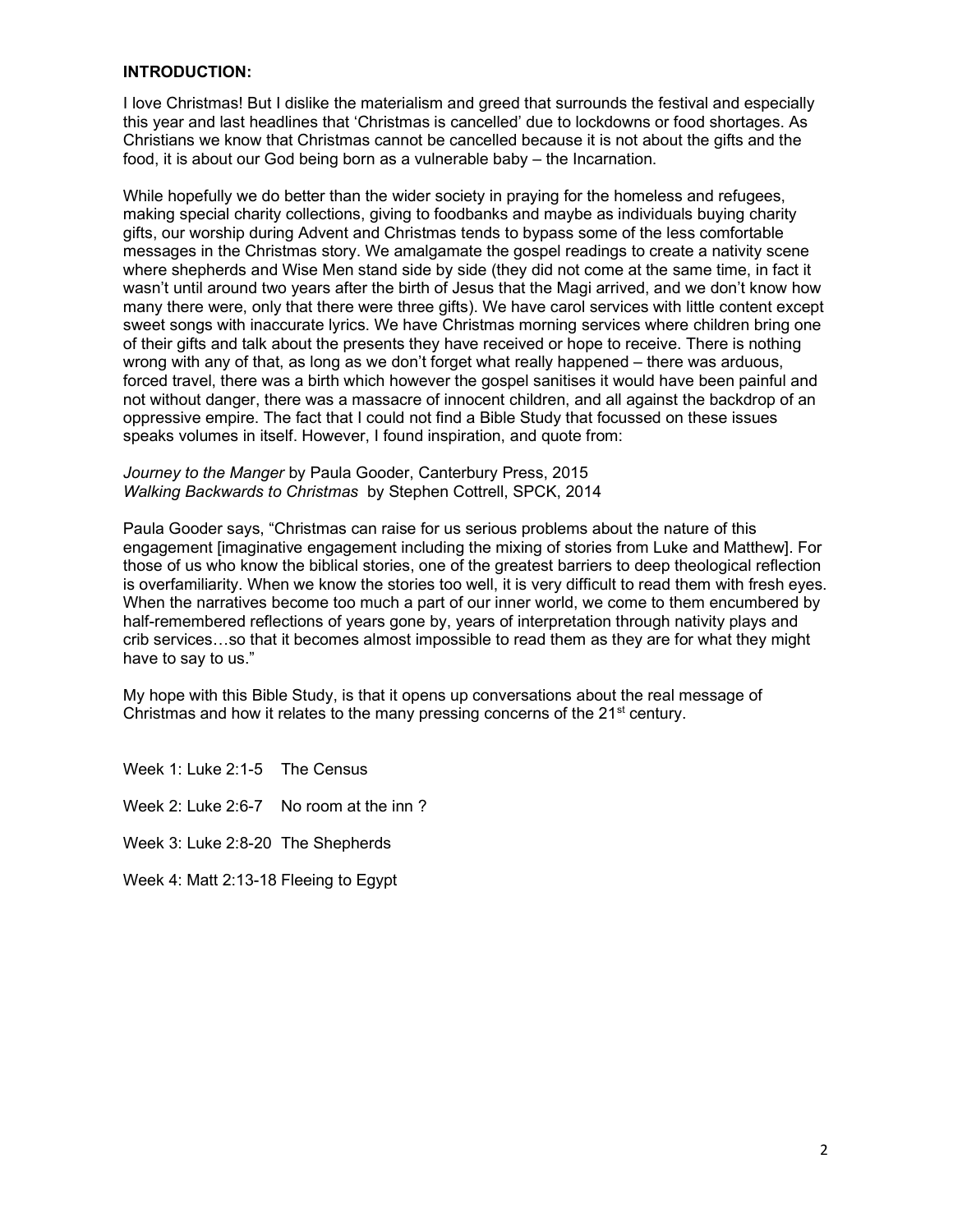# Week 1: Luke 2:1-5 The Census

According to Josephus in 6 CE the Roman Empire deposed Herod Archelaus, who ruled the largest section of Judea as a Roman client king and converted his territory into the Roman Province of Judea. The governor was assigned to carry out a census of the new province for tax purposes. This was not like a modern-day census to gather data to provide services, this was an imposition of an invading Empire. Registration of oppressed populations is usually an indicator of even more oppressive actions – it is often the first step in oppression. Think of the registration of Jewish businesses in Nazi Germany and the subsequent categorization of different minority groups.

Think of Apartheid: The Population Registration Act No 30 of 1950 required people to be identified and registered from birth as one of four distinct racial groups: White, Coloured, Bantu (Black African), and other. It was one of the 'pillars' of Apartheid. Race was reflected in the individual's Identity Number.

And right up to the present day: Human Rights Watch Report 2021 https://www.hrw.org/world-report/2021/countrychapters/israel/palestine :

"Israeli authorities in 2020 systematically repressed and discriminated against Palestinians in ways that far exceeded the security justifications they often provided.

For a 13th consecutive year, the government enforced a generalized travel ban on Palestinians in the occupied Gaza Strip and sharply restricted the entry and exit of goods. These restrictions, not based on an individualized assessment of security risk, robbed with rare exceptions the 2 million Palestinians living there of their right to freedom of movement, limited their access to electricity and water, and devastated the economy. Eighty percent of Gaza's residents depend on humanitarian aid."

# Discussion Questions:

- Why was it important to the Jewish people, that Jesus be born in Bethlehem?
- It is important to us?
- If Jesus were to be born now, Christmas 2021, where do you think would be a good place, theologically, for him to be born?

While censuses did occur in the Roman Empire, as far was we know from historical records, one did not take place while Herod was king and Quirinius was governor of Syria, and even if one did take place, it would not have been of "all the world." Luke might have used it as a literary device to get Mary and Joseph to Bethlehem, because the Messiah needs to be born in the city of David. But, there was a Roman Empire, there was oppression of the local people, and there was at some point a registration, probably for tax purposes, but also quite possibly to know where people were, and where any trouble-makers were.

- Does it matter whether Luke uses a literary device, rather than sticking to 'facts'?
- Do we think about the role of the 'registration of all the world' when we read this passage?
- Do we ever think about the similarities for Palestinians today Christians as well as Muslims?
- How can we read the Christmas story in new ways, to raise awareness of injustices?

# Further reflection:

Watch the trailer for the film Open Bethlehem: https://youtu.be/aivDpXxMhaA If anyone would like to see the whole film, I have the DVD and would be happy to organise a viewing.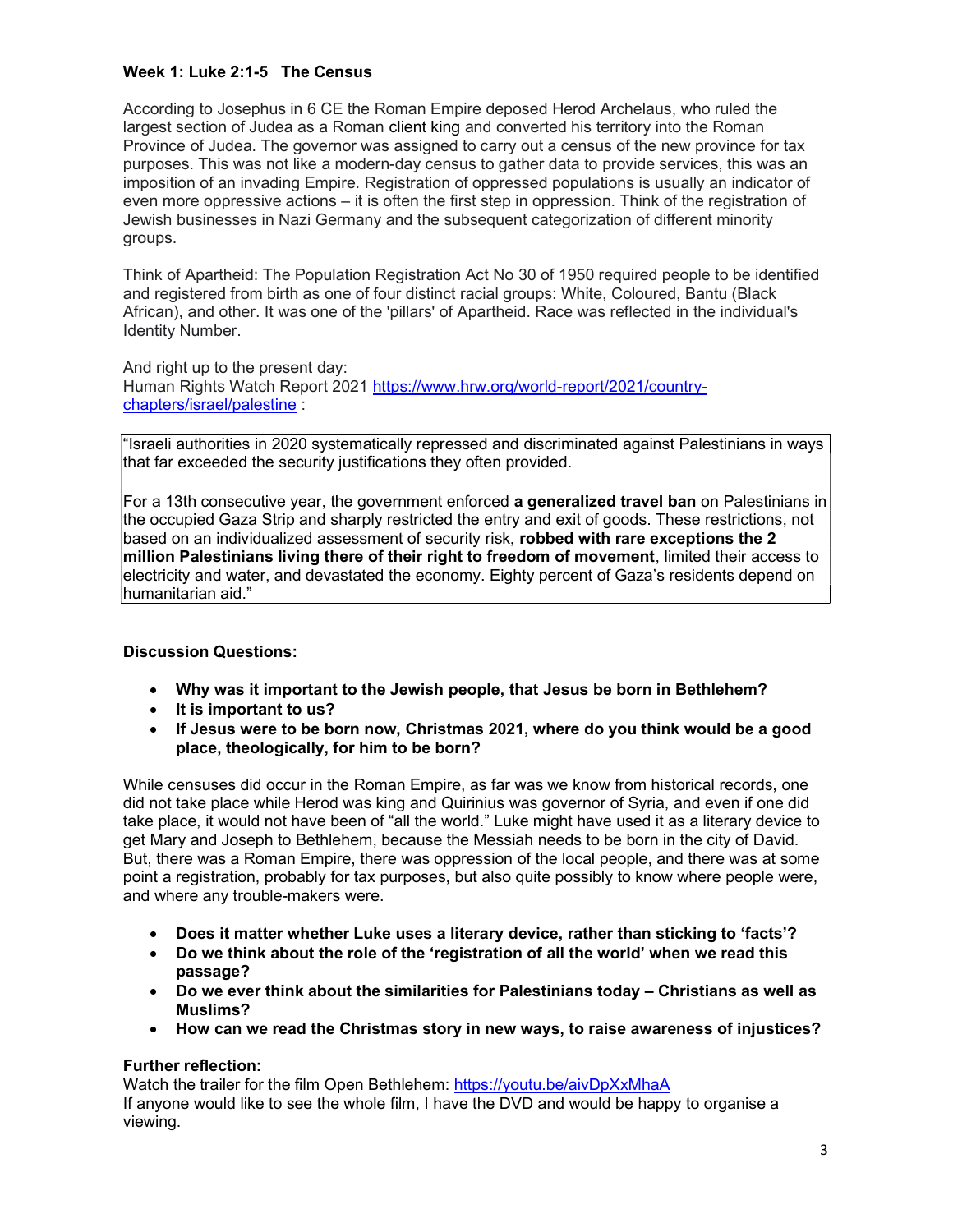# Week 2: Luke 2:6-7 No room at the inn ?

I am sorry to have to tell you that there is no inn in the Christmas story! The Greek word kataluma translated as *inn* in Luke 2:7 does not mean a commercial building with rooms for travellers. It is a guest space, typically the upper room of a common village home. A simple village home at the time had two rooms - one for guests, one for the family. The family room had an area, usually about four feet lower, for the animals. They are brought in last thing at night and taken out and tied up in the courtyard first thing in the morning.

Bethlehem was a small town – there would have been no commercial inns or guest houses. Anyone arriving there for the census would have stayed with extended family.

Paula Gooder says, "Much has been made, over the years, of there being no room for Jesus at his birth...The visual reason why people are reluctant to accept that *kataluma* might have been a guest room not an inn is because all our nativity plays would look different – but there is a theological reason too. If there was an inn, someone refused Jesus room; if it was just a guest room, no one refused him room – he just didn't quite fit in." The spare room, the sofa, and the blow up mattress on the floor were all already taken – all that was left was where the animals slept.

# Discussion Questions:

- How might the fact that Jesus was not refused room change our interpretation of the story?
- Why do you think translators chose to interpret kataluma that way?
- Was it simply a mistranslation or did they want to project a particular message?

That Jesus simply didn't fit in is surely "a profound theological statement itself and maybe even closer to the truth? So often we assume that people's lack of acceptance of Jesus, and all he came to be, is deliberate, thought through and clearly stated. The reality is that more often" it is that he doesn't quite fit in our lives. "When we are busy, when so many other concerns press in all around us, it is not so much that we make a decision about what to accept or not but that things slip by unnoticed." (Gooder)

- If Jesus actually was welcomed by distant (unmentioned) relatives, what difference does that make to how we welcome people to our churches?
- In the flurry of gifts to buy, carol services to attend, food to buy and cook, and yes maybe relatives coming to stay or at least for dinner, do we let Jesus and his birth story slip by unnoticed?

Luke provides very few details – who do Mary and Joseph stay with? How many shepherds came to visit? How did they find Mary and Joseph? How long did everyone stay? Was there enough food for these unexpected guests? (they couldn't phone ahead to say they were coming) This lack of detail may be why we have used our imagination to invent an innkeeper and other details that we now know so well we can't think of any alternative details.

If we were telling the story now, in 2021, who would the characters be? Where would they be travelling to and from? Where would they stay? Would it be a happy family party? Or a really awkward visit?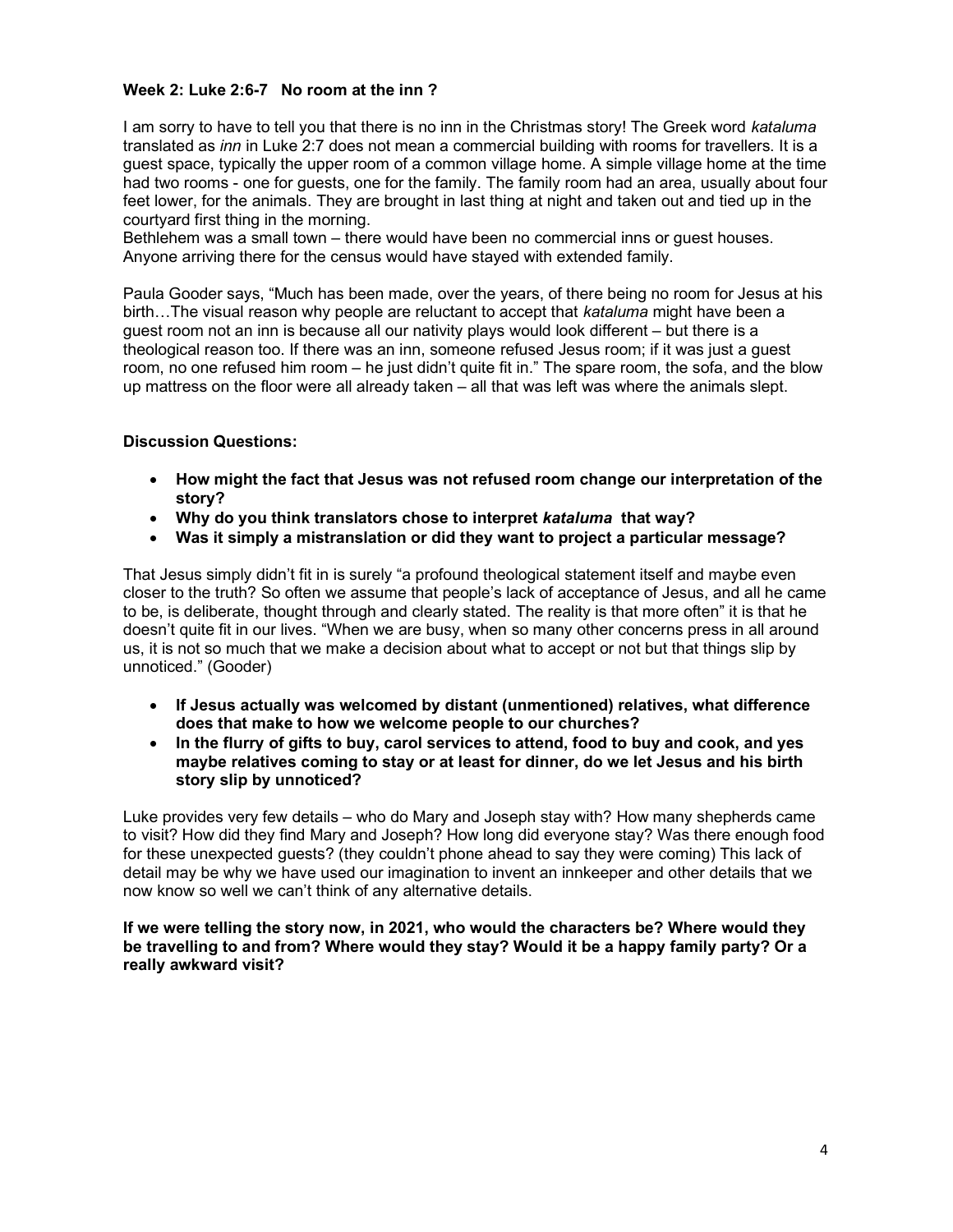## Week 3: Luke 2:8-20 The Shepherds

Shepherds were outsiders. "The requirements of caring for flocks and of following them to food put them outside the tight-knit communities of small villages like Bethlehem." Because of their seminomadic lifestyle, they were often seen as disreputable and untrustworthy. They were unable to observe purity laws fully and so were regarded as sinners. (Gooder)

The work of shepherds was (and still is) extraordinarily difficult. They had to wrangle obstinate sheep. They had to ensure their flocks were well fed. And they had to fend off predators: wolves or even larger animals, like bears or lions. Sometimes unsavoury characters would come in and try to steal the sheep. This is why shepherds were awake on this night. Most likely they were sleeping in shifts, ensuring the livestock was not compromised.

There is something significant and powerful about the inclusion of the shepherds in the Jesus story. Luke is reminding us, by mentioning the shepherds, that the kingdom of God isn't just for the insiders, but for outsiders, like shepherds, like the poor classes of which Mary and Joseph were part. (www.christianity.com)

"Luke's emphasis on Jesus' care for the outsiders makes them the appropriate first visitors of Jesus." (Gooder)

The presence of the shepherds in the Christmas story also tells us a little bit about just what kind of Messiah Jesus would be. Scripture usually portrays shepherding as a high calling, perhaps the most repeated image of leadership in the Bible (despite the view that they were disreputable). King David, from whom Jesus is descended, was a shepherd. God refers to himself as Israel's shepherd (Gen. 48:15; 49:24; Jer. 31:10). To shepherd, in God's world, is to sacrificially care for the vulnerable ones under your protection. Shepherds in those days didn't drive their herds but gently led them.

We always include shepherds in our nativity plays, but do we really think about what their lives were like? They were essentially homeless. They lived outside society. They had a very hard physical job and they were terrified of the angels.

#### Discussion Questions:

- We seem to view angels as something nice and sweet, but when they appear in the Bible, people are usually afraid of them. The shepherds also had 'a multitude of the heavenly host' – if you were them, how would you have felt? Would you have gone to Bethlehem to investigate, or would you have run away in fear?
- Who would be the shepherds in our modern-day, 2021, Christmas story?
- How can we use the Christmas story to include outsiders? To welcome them in?
- How do you reconcile the dissonance between the positive portrayal of shepherds in the Bible and the commonly held view in the first century that they were often disreputable?